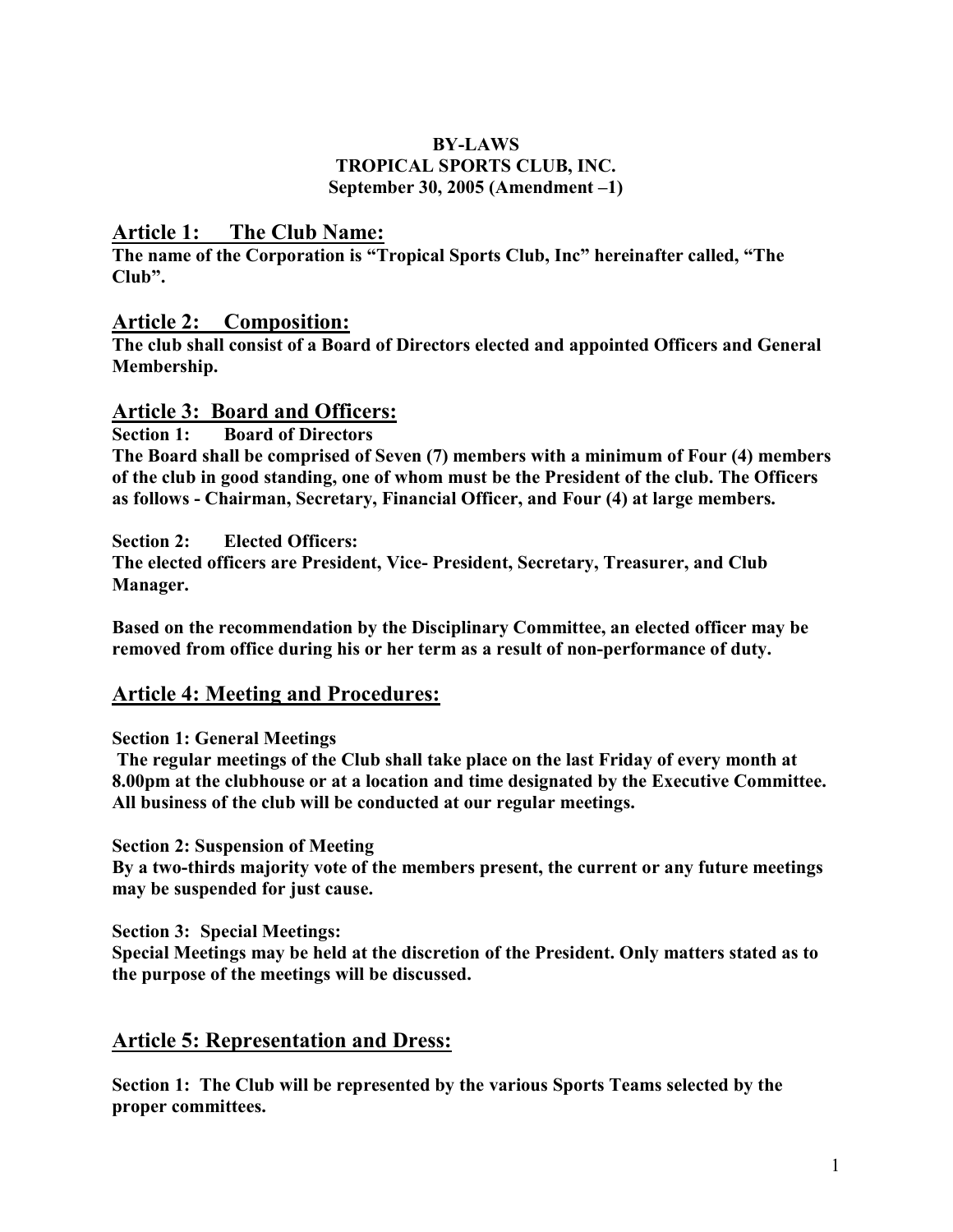Section 2:

Each team will select its Captain and Vice-Captain by a majority vote of its team members.

Section 3: Dress: Only proper dress for the particular sports as adopted by the club is acceptable.

Section 4: Colors: The club colors are Maroon and Gold.

### Article 6: Eligibility:

Any person of good character will be recommended by at lease two members of good standing. Such person must attend two consecutive meetings at which time such person will be presented to the body for their approval by majority vote.

### Article 7: Application Fees:

Section 1: Application Fees of an amount to be determined at the first General Meeting each year will be paid along with the submission of an application form for membership. If the membership is declined, the application fee will be refunded.

Section 2: Membership Dues. Annual membership dues will be determined by the Club at a special meeting. All dues are due on January 01, of each year.

### Article 8: Discipline:

Disciplinary charges can be brought against any member as it affects the club on or off the field of sports. Such charges will be referred to the Disciplinary Committee.

#### Section 1: Charges:

Charges brought against a member must be in writing and forwarded to the Secretary. The charges must be read at the next regular meeting, turned over to the Disciplinary Committee for proper investigation. The Disciplinary Committee must report their findings and recommendations within thirty (30) days to the Executive Committee for its proper disposition.

#### Section 2: Financial:

Any member in arrears will not be eligible to vote or represent the club until such indebtedness is satisfied. However, these members will be allowed other club privileges up until April 01 (90 days) of the current year of indebtness,

Section 3: Reinstatement: Any member who has been dropped from the rolls of the Club for non-payment of dues will be reinstated upon paying all his or her delinquency.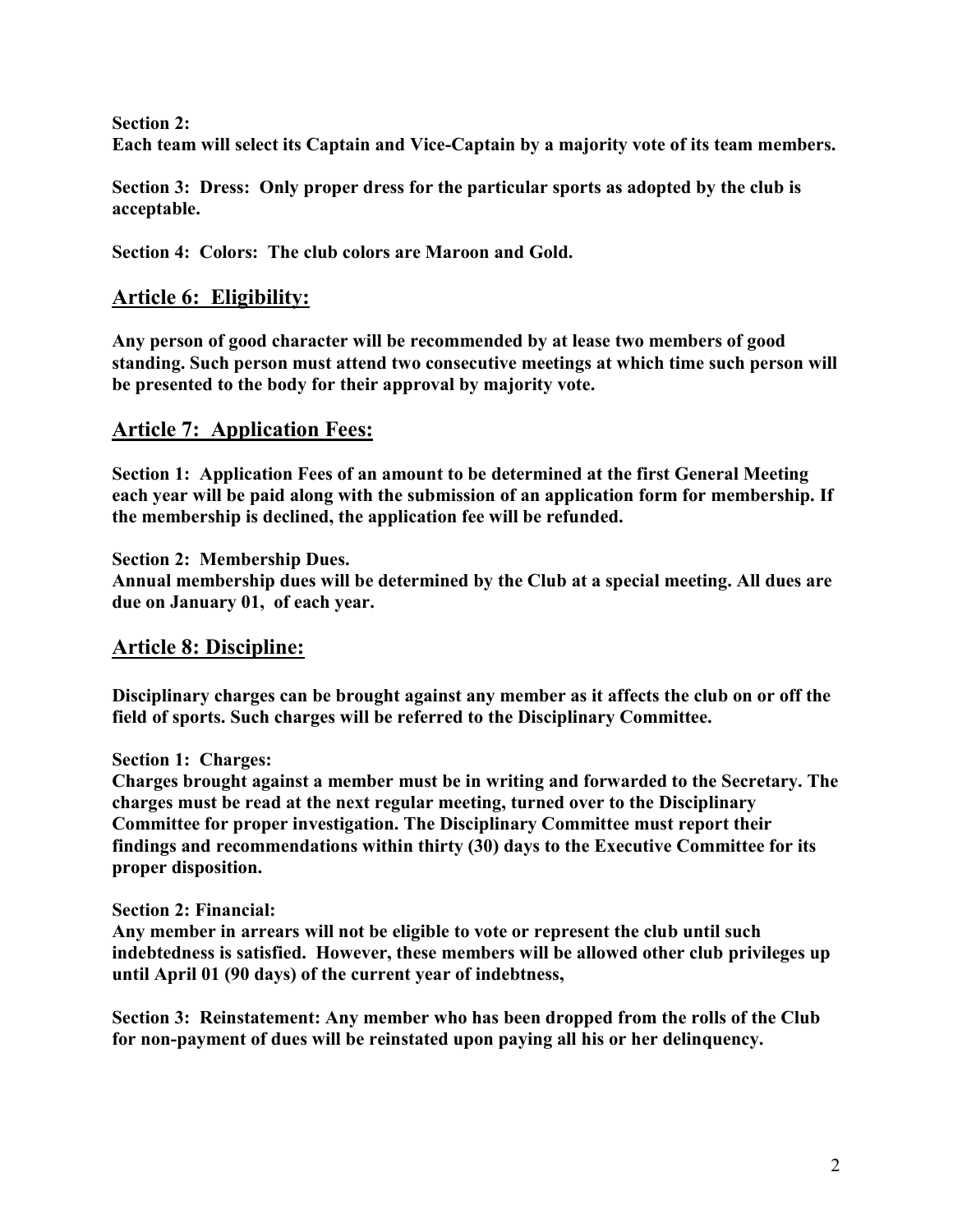### Article 9: Election of Officers/Board Members:

Section 1: The election of Board Members

The election of the Corporation Board of Directors shall take place at the Annual General Meeting and term shall be two years.

#### Section 2: The election of Officers

The election of Officers shall occur annually at the Annual General Meeting, which shall be held by the first Sunday in February and after a proper audit report is accepted by the membership.

Section 3: A majority vote by secret ballot is required for election to any office.

Section 4: A member must be in good standing and all dues paid up for the year to be eligible to participate.

Section 5: Any Officer elected will not perform any duties or exercise any authority of his office until duly installed by the installing Officer to be determined by the Executive Body.

### Article 10: Duties of the Officers:

#### President:

To preside over the meetings. To represent the Club at all times as required. To make decisions on behalf of the Club. To appoint all committees as deemed necessary. To sign drafts along with the Secretary or Treasurer.

Vice-President:

To act in the absence of the President and to perform all other duties imposed on him by the President.

#### Secretary:

To administer the affair of the Club. Record the proceedings of meetings. Receive all monies paid into the Club. At all times keep an accurate documented account, turn all monies over to the Treasurer and obtain his receipt for the same. At the direction of the President, the Secretary may act in the absence of the President and Vice-President.

#### Treasurer:

To act in the absence of the President, Vice-President and Secretary. To receive all monies paid into the Club from the Secretary, keep an accurate and documented account of the same; pay the same out on the order of the President with the consent of the membership. Present a semi-annual report in July and an annual report in January then turn the books over to the appointed Auditing Committee.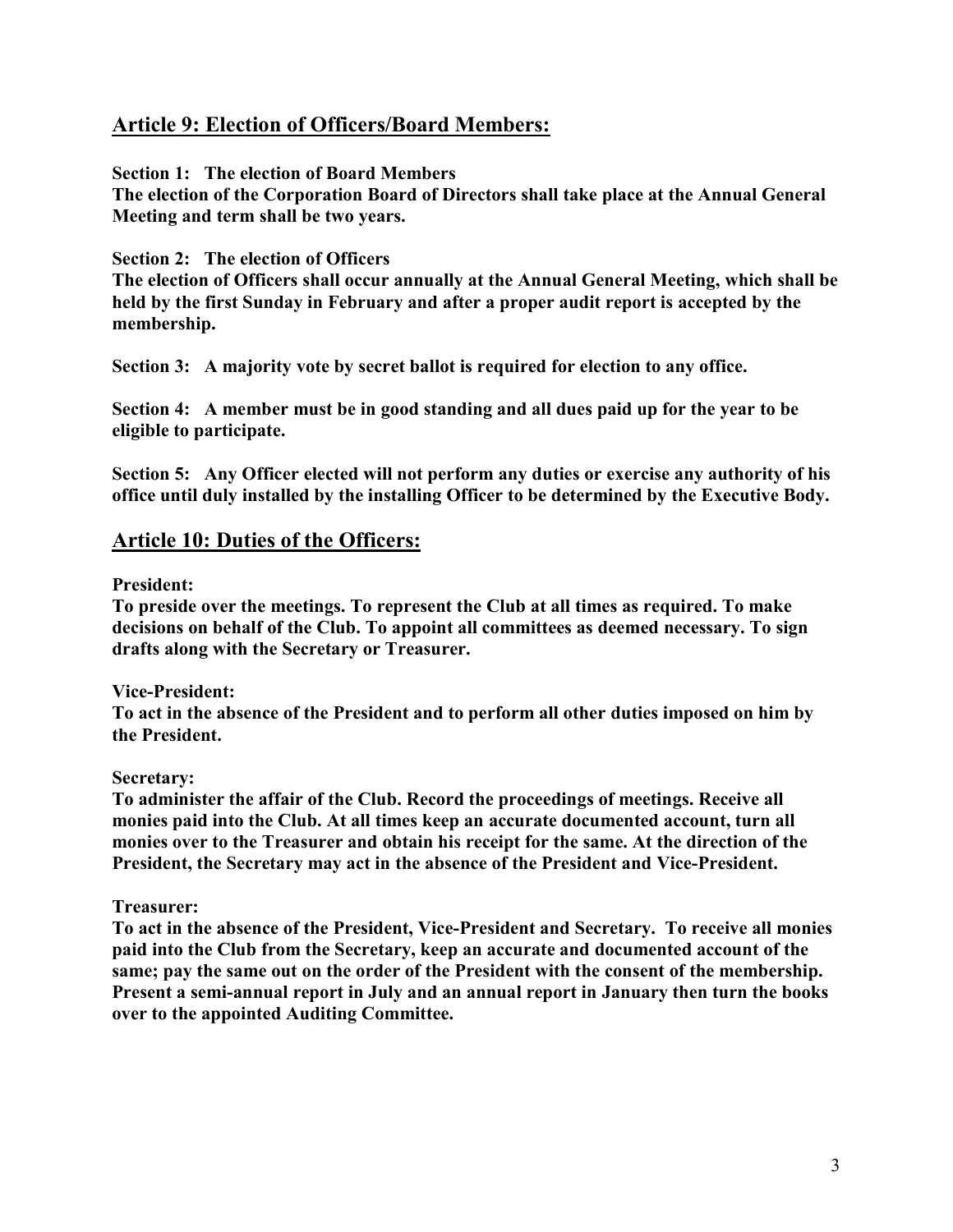Club Manager:

At the direction of the President, formulate and agenda and coordinate all fundraising and social activities for the Club. Oversight of the Entertainment Committee shall be a function of the Club Manager.

## Article 11: Committees:

Section 1:

The Standing Committee shall be appointed by the President and shall include Auditing Committee, By-Laws Committee, Disciplinary Committee, Entertainment Committee, Selection Committee and Averaging and Scheduling Committee.

A. The Auditing Committee shall audit the books and records of the Secretary and Treasurer annually before the elections are held and report its findings and recommendations to the membership on the fiscal condition of the Club. The audit must also be submitted by the end of January to the Corporation's Board of Directors. The Auditors shall avail themselves to the Board for questions and or clarification upon request.

B. The Selection Committee will select the members of the sporting teams to represent the Club.

C: The Entertainment Committee will make all the necessary arrangements for refreshments, entertaining and other social events.

D. The Disciplinary Committee shall investigate all reports referred to it; report its findings and recommendations to the Executive Committee. The Executive Committee will present the findings to the membership, who will by a majority vote, determine its deposition.

E. The Averaging and Scheduling Committee shall calculate average and do averaging and statistics of all sports, as required.

F: The By-Laws Committee shall review and consider proposed changes to the By-Laws as received from the Secretary, review the impact of the changes, and ensure that they are within the guidelines, before it is submitted to the membership for a vote and for final approval.

# Article 12: Establishment of an Account:

Section 1: An account shall be established with a good and solvent bank within the area in the name of Tropical Sports Club, Inc., naming the President as the custodian of the account with the Secretary and Treasurer as fiscal agents of the Club.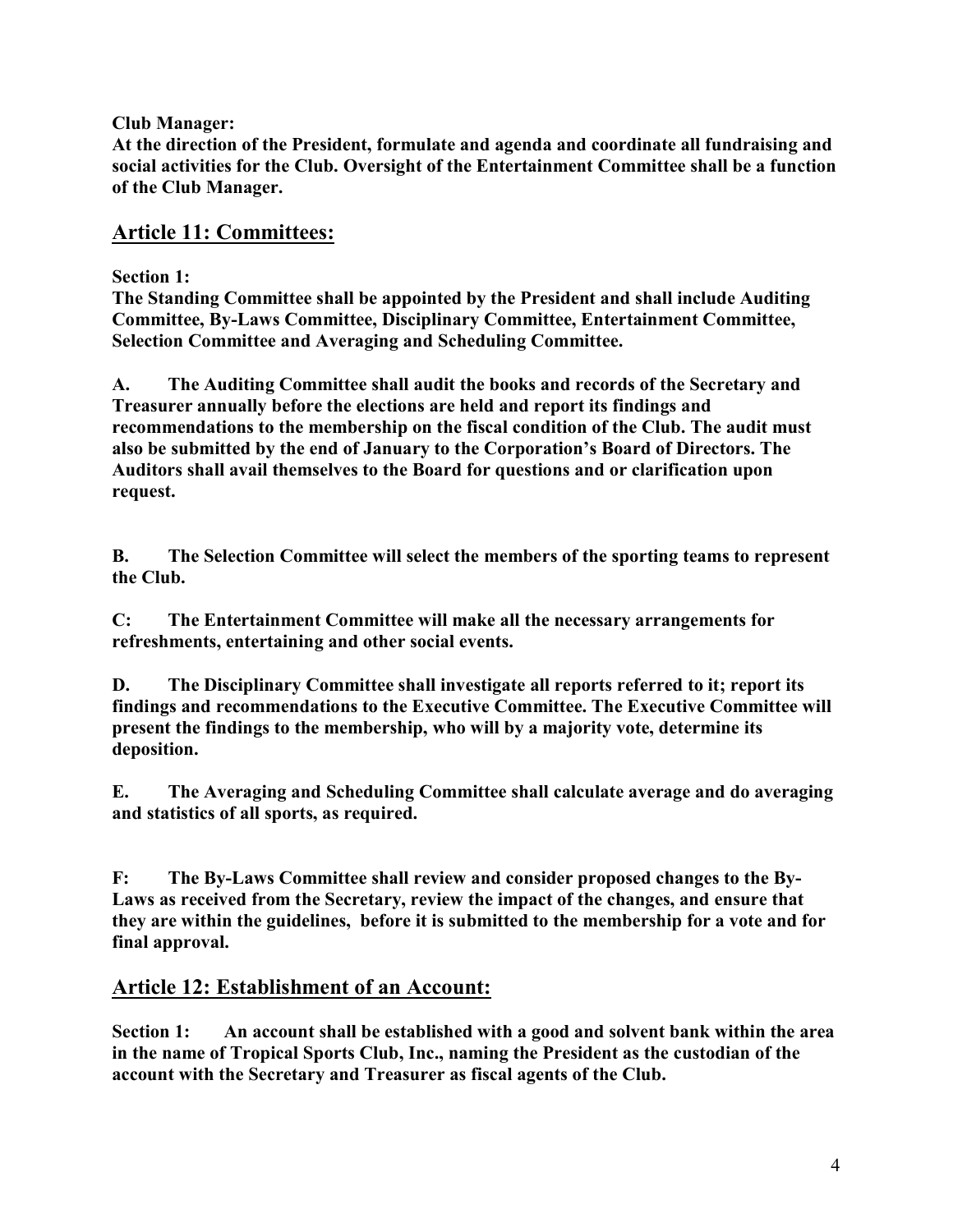Section 2: All monies received into the Club shall be deposited into the account by the Treasurer within five (5) days of receipt.

### Article 13: Administration:

In December of each year, prior to the election of officers, all records, books and property shall be brought to the Club to be turned over to the succeeding administration. The Club year is January 1 to December 31.

### Article 14: Quorum:

A quorum shall be –

- A. All five elected Officers or
- B. Any three elected Officers along with at least five other members

### Article 15: Change of By-Laws:

All proposed changes to these By-Laws shall be submitted in writing to the Secretary at a regular meeting by any member in good standing, they will be read to the membership and turned over to the By-Laws Committee. A two-thirds (2/3) majority vote of the club, by proxy or personal attendance, is required for adoption of any changes to the By-Laws.